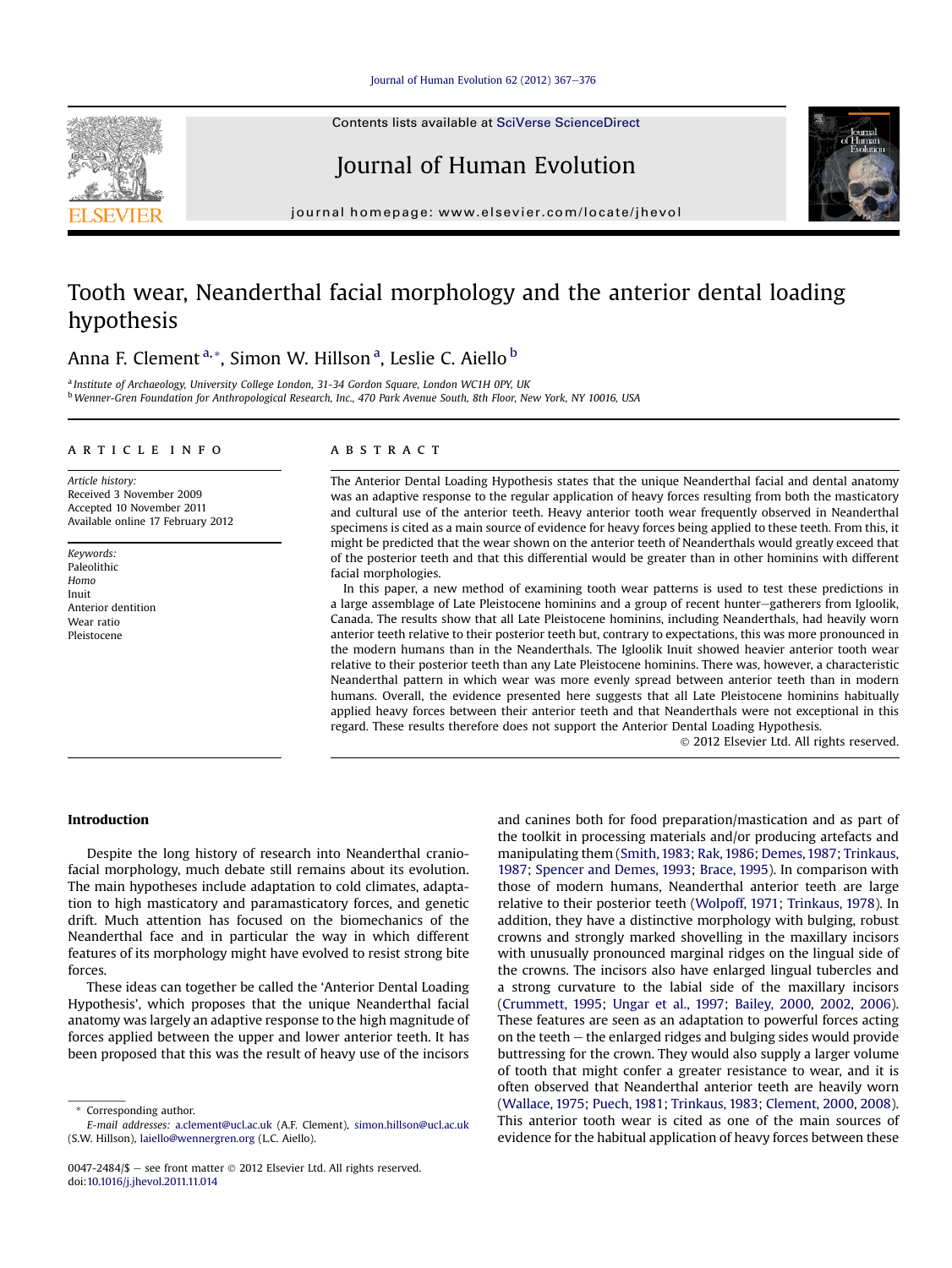teeth ([Smith 1983](#page-9-0); [Rak, 1986;](#page-9-0) [Demes, 1987](#page-8-0); [Trinkaus, 1987](#page-9-0); [Smith](#page-9-0) [and Paquette, 1989;](#page-9-0) [Brace, 1995\)](#page-8-0), but until the late Holocene all hominin dentitions display high levels of wear.

#### Neanderthal cranio-facial morphology

Although many of the key features of the Neanderthal face are not unique, their combination is, defining Neanderthals as a distinct group within the genus Homo. This has led to an intense debate about the mechanisms that led to the evolution of the Neanderthal face (e.g. [Howell, 1952](#page-9-0); [Rak, 1986;](#page-9-0) [Trinkaus, 1987](#page-9-0); [Smith and Green, 1991](#page-9-0); [Spencer and Demes, 1993](#page-9-0); [Antón, 1994](#page-8-0); [Brace, 1995](#page-8-0); [Hublin, 2000;](#page-9-0) [Ponce de León and Zollikofer, 2001](#page-9-0); [Franciscus, 2003](#page-8-0); O'[Connor et al., 2005](#page-9-0); [Rosas et al., 2006](#page-9-0); [Weaver et al., 2007;](#page-9-0) [Weaver, 2009](#page-9-0)). The distinguishing features of Neanderthal cranio-facial morphology (in comparison with other Late Pleistocene and Holocene hominins) include: rounded and laterally projecting parietal bones; a posteriorly projecting occipital bone with a suprainiac fossa; sloping squamous portion of the frontal bone with double-arched brow ridges and a projecting glabella; posteriorly and inferiorly orientated temporomandibular joint; reduced mastoid processes; receding zygomatic arches; elongated upper facial height; total facial and particularly mid-facial prognathism; inflated infra-orbital regions of the maxilla; broad palate and alveolar processes (relative to length); absence of a canine fossa in the maxilla; wide nasal apertures; elevated pneumatization in the frontal, nasal and maxillary sinuses; robust mandibles with a receding symphysis, a rounder gonial area, a posteriorly positioned mental foramen, high coronoid and/or low condylar processes, large retromolar spaces, and large anterior tooth crowns relative to posterior tooth crowns ([Smith, 1983;](#page-9-0) [Stringer et al., 1984](#page-9-0); [Rak, 1986;](#page-9-0) [Demes, 1987](#page-8-0); [Trinkaus, 1987](#page-9-0); [Smith and Paquette, 1989;](#page-9-0) [Tattersall and](#page-9-0) [Schwartz, 1998;](#page-9-0) [Franciscus, 2003](#page-8-0); [Nicholson and Harvati, 2006](#page-9-0); [Rosas et al., 2006\)](#page-9-0).

During the 1950s and 1960s, cold adaptation was identified as the main factor in the evolution of the unique Neanderthal facial morphology ([Howell, 1952](#page-9-0); [Coon, 1962](#page-8-0); [Carey and Steegman, 1981\)](#page-8-0). This hypothesis focused on the Neanderthal nasal region and became known as the 'nasal radiator hypothesis', suggesting their mid-facial prognathism and wide nasal cavity evolved in order to warm inspired air, preventing the effects of cold air on the brain. Later studies, such as those by [Franciscus and Trinkaus \(1988\)](#page-8-0) and [Laitman et al. \(1996\),](#page-9-0) further developed this hypothesis viewing the large dimensions of the external Neanderthal nose, the depressed nasal floor, the presence of an internal nasal margin and large paranasal sinuses as an adaptation for moisture retention and heat dissapation in cold and dry climates. More recent studies suggest that the Neanderthal's depressed internal nasal floor configuration and wide aperture are primarily the result of stochastic events, such as random genetic drift and local selection in isolated Neanderthal populations, rather than climatic adaptations [\(Franciscus, 2003](#page-8-0); [Holton and Franciscus, 2008](#page-9-0)).

[Howell \(1951,](#page-9-0) [1952\)](#page-9-0) highlights the link between the evolution of Neanderthal facial morphology and random genetic drift, arguing their geographic isolation in glacial Europe provided optimum conditions for genetic drift to occur. [Hublin \(1990,](#page-9-0) [1998](#page-9-0), [2000\)](#page-9-0) further suggests that periodic climatic crises would have dramatically reduced the available territories in the European subcontinent, leading to demographic bottlenecks and subsequent genetic drift. A statistical analysis based on 37 standard cranial measurements from Neanderthal and modern human skulls tests predictions made from quantitative and population genetic history and shows that genetic drift could explain differences in their cranial morphology ([Weaver et al., 2007](#page-9-0)).

[Brothwell \(1975\)](#page-8-0) attributes the differences between modern human and Neanderthal facial morphology to differential growth rates, linking many features of the Neanderthal cranial and postcranial skeleton to early maturation (such as fusion of epiphyses in long bones and different components of the cranial base) followed by a long period of post-pubertal growth. More recently, [Green and](#page-9-0) [Smith \(1990\)](#page-9-0), [Smith and Green \(1991\)](#page-9-0), and [Smith \(1991\)](#page-9-0) associate accelerated in utero growth rates of the chondrocranium (the embryonic cartilaginous cranium) with the distinctive Neanderthal facial morphology. This work is supported by the findings of [Maureille and Bar \(1999\),](#page-9-0) [Ponce de León and Zollikofer \(2001\)](#page-9-0) and [Franciscus \(2003\)](#page-8-0), that characteristic differences in cranial and mandibular shape between Neanderthals and modern humans arose very early in their development, possibly prenatally.

The evolution of the Neanderthal cranio-facial morphology has also been explained biomechanically as an adaptation to strong forces habitually applied to the anterior dentition ([Brace, 1964](#page-8-0); [Smith, 1983](#page-9-0); [Rak, 1986](#page-9-0); [Demes, 1987](#page-8-0); [Trinkaus, 1987;](#page-9-0) [Smith and](#page-9-0) [Paquette, 1989](#page-9-0); [Spencer and Demes, 1993](#page-9-0)). This Anterior Dental Loading Hypothesis focuses particularly on the mid-facial prognathism, greater upper facial height and infra-orbital morphology ([Smith, 1983](#page-9-0); [Rak, 1986](#page-9-0); [Demes, 1987](#page-8-0); [Trinkaus, 1987](#page-9-0)). [Rak \(1986\)](#page-9-0) suggests that the unique facial morphology of Neanderthals stems from a change in the infra-orbital region from the coronal orientation of the generalised face (as seen in modern humans and other species within the genus Homo) to a more sagittal orientation, resulting in a prognathic mid-facial region and cheekbones (zygoma) that appear swept back. This together with a more anterior positioning of the tooth row with respect to the mandibular ramus would have rendered the infra-orbital plates more efficient in opposing the forces resulting from anterior dental loading, which would tend to rotate the anterior part of the face superiorly in the sagittal plane.

[Trinkaus \(1987\)](#page-9-0) also argues that paramasticatory loading (that is, forces due to tasks outside the normal range required for feeding) of the Neanderthal anterior dentition resulted in elevated levels of mechanical stress in the facial skeleton. He agrees with Rak that several features of the zygomatico-maxillary region were an adaptation to this elevated level of stress. However, [Trinkaus \(1987\)](#page-9-0) views the orientation of the infra-orbital plates as a secondary consequence of the relative antero-posterior positioning of the dental and masticatory muscle regions.

The ability of the Neanderthal musculo-skeletal system to generate exceptionally heavy anterior dental loads has also been widely debated [\(Demes, 1987;](#page-8-0) [Antón, 1990](#page-8-0), [1994;](#page-8-0) [Couture, 1993](#page-8-0); [Spencer and Demes, 1993;](#page-9-0) O'[Connor et al., 2005](#page-9-0)). Initial research by [Demes \(1987\)](#page-8-0) into the biomechanics of the Neanderthal face supports the mechanical explanation for its unique morphology, finding that the inflated mid-facial profile of the Neanderthals would have offered more resistance against high torsional moments, resulting from heavy anterior tooth loading, than the concave midfacial profile of most other hominins. In addition, [Demes \(1987\)](#page-8-0) suggests that the smooth curvature of the infra-orbital plate in Neanderthals had a distinct mechanical advantage over the profile of the 'generalised' face, by reducing local stress concentrations.

Further research by [Spencer and Demes \(1993\)](#page-9-0) also supports the idea that the Neanderthal cranio-facial morphology was at least in part specialised for anterior tooth use. In particular, they view the anterior migration of the masticatory muscles (masseter, temporalis and medial pterygoid) in Neanderthals, relative to the temporomandibular joint, combined with the shortening of the dental arcade through the more posteriorly positioned incisors and anterior migration of the molar teeth as mechanically advantageous in producing bite forces between their anterior teeth.

[Antón \(1994\)](#page-8-0) uses a vector analysis model to assess whether the Neanderthal cranio-facial morphology was able to produce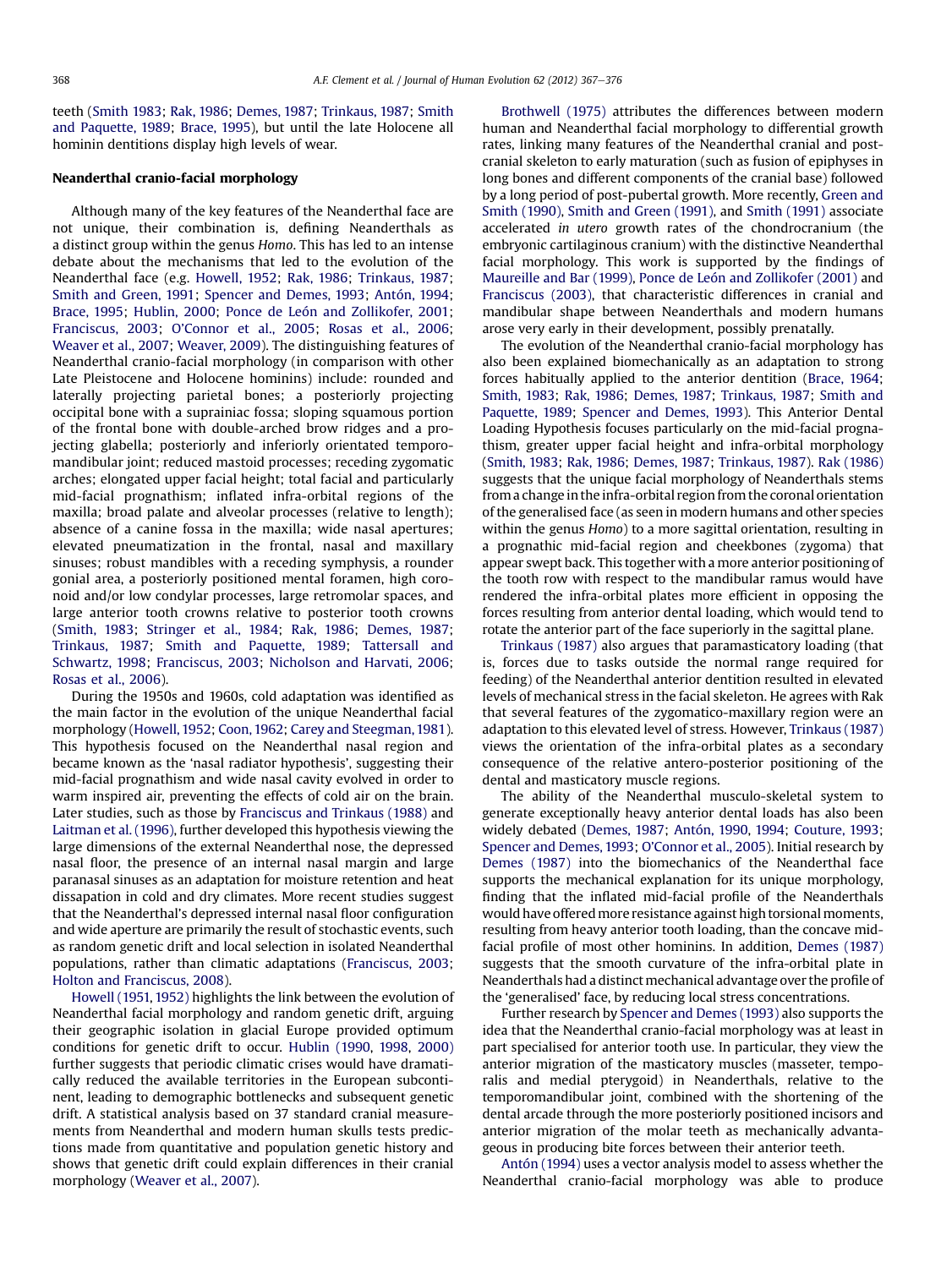absolutely high dental loads. Unlike the previous studies of [Demes](#page-8-0) [\(1987\)](#page-8-0) and [Spencer and Demes \(1993\),](#page-9-0) [Antón \(1994\)](#page-8-0) finds that bite force production at both incisal and molar bite points were  $20-22%$ smaller in Neanderthals than modern humans. She suggests this discrepancy between studies arises from estimations of muscle positions relative to the temporomandibular joint and criticises [Demes \(1987\)](#page-8-0) and [Spencer and Demes \(1993\)](#page-9-0) for using only muscle attachments on the cranium to estimate position and not those on the mandible, thus exaggerating the anterior migration of muscle force direction. [Antón \(1994\)](#page-8-0) further suggests that the high level of dental wear seen in Neanderthal anterior teeth, rather than being caused by high levels of anterior dental loading, is most likely due to repetitive chewing in food preparation or other behaviours.

More recently, O'[Connor et al. \(2005\)](#page-9-0) test the Anterior Dental Loading Hypothesis by assessing both force-production capability and force-production efficiency of the Neanderthal face using the entire masticatory system. They calculate measures of forceproduction capability and force-production efficiency using points taken with a 3-D digitiser on the cranium and associated mandibles of four Neanderthals and 29 early and recent modern humans. They find that Neanderthal's bite force capability is neither considerably more nor less efficient at generating anterior dental loads compared with early modern and recent modern humans. O'[Connor et al. \(2005\)](#page-9-0) also find that force-production efficiency is maintained across a considerable range of facial size and robusticity, challenging the idea of a direct association between a high-magnitude anterior dental loads and Neanderthal facial morphology. They also conclude that if Neanderthals were not generating exceptionally heavy anterior dental load then the increased dental wear on their anterior teeth could only be the result of repetitive use.

### The Neanderthal dentition

The morphology of the Neanderthal's anterior teeth has been seen as an adaptation to either masticatory or paramasticatory behaviours  $-$  that is, uniquely heavy use of incisors and canines in processing and chewing of food or heavy use of these teeth for activities not directly related to feeding [\(Stewart, 1959;](#page-9-0) [Brace, 1962;](#page-8-0) [Coon, 1962;](#page-8-0) [Brace et al., 1981;](#page-8-0) [Smith, 1983](#page-9-0); [Trinkaus, 1983;](#page-9-0) [Demes,](#page-8-0) [1987;](#page-8-0) [Antón, 1994;](#page-8-0) O'[Connor et al., 2005\)](#page-9-0). As noted above, the anterior tooth crowns are large compared with the posterior crowns, relative to modern human dentitions, and possess enlarged lingual tubercles, pronounced shovelling in the maxillary incisors, and strong labial curvature ([Molnar, 1972;](#page-9-0) [Puech, 1981;](#page-9-0) [Ungar et al.,](#page-9-0) [1997;](#page-9-0) [Bailey, 2000,](#page-8-0) [2006\)](#page-8-0). As for the morphology of the Neanderthal skull, these features of the dentition are not unique to Neanderthals but, in combination with each other and with the skull, they define a distinctive morphological complex.

Extreme patterns of wear have been frequently documented in the Neanderthal dentition [\(Molnar, 1972;](#page-9-0) [Wallace, 1975](#page-9-0); [Puech,](#page-9-0) [1981;](#page-9-0) [Bermúdez de Castro et al., 1988](#page-8-0); [Lalueza et al., 1996](#page-9-0); [Ungar](#page-9-0) [et al., 1997](#page-9-0); [Bax and Ungar, 1999\)](#page-8-0), as well as a high incidence of chipping, fracturing and ante-mortem tooth loss [\(Puech, 1981;](#page-9-0) [Tappen, 1985](#page-9-0); [Tillier et al., 1995](#page-9-0); [Fox and Frayer, 1997\)](#page-8-0). The Neanderthal pattern of heavy wear has been compared with that of modern hunter-gatherer groups, such as the Greenland Inuit who use their teeth as tools for tasks such as softening raw seal-hide ([Bax and Ungar, 1999](#page-8-0)). [Molnar \(1972\)](#page-9-0) notes that Neanderthal incisors and canines exhibit heavier wear than their molars, which are, in contrast, relatively unworn. This is similar to the pattern reported in Inuit, and it has therefore been proposed that Neanderthals used their teeth in very similar ways ([Ungar et al., 1997](#page-9-0)).

An early study of the Neanderthal dentition by [Boule and Vallois](#page-8-0) [\(1957\),](#page-8-0) which examines the teeth of La Ferrassie, concludes that there were stronger anterior movements of the mandible than in modern humans corroborated by the relatively large shallow glenoid fossa. Supporting evidence is provided by [Smith \(1976\)](#page-9-0) who finds that the severity of Neanderthal tooth wear, evaluated through dentine exposure and presence of wear related pathologies, is greater than that seen in Upper Paleolithic modern humans, especially in regards to the anterior teeth. She suggests that this difference is caused by an increase in functional demands on the dentition and concomitant dental reduction. Puech'[s \(1981\)](#page-9-0) detailed examination of La Ferrassie 1's dentition suggests that the mastication of meat, plants and accompanying grit was responsible for the heavy anterior wear observed in this Neanderthal specimen, not the use of the teeth as tools. He also states that the very unusual and severe wear on the anterior teeth was accentuated by the anterior migration of masticatory pressures towards the end of this specimen's life. Others, such as [Brace](#page-8-0) [\(1975\),](#page-8-0) however, consider this wear to have resulted from paramasticatory activity.

One difficulty with these approaches lies in assessing the rate of tooth wear in groups of fossils which contain individuals of widely varying age-at-death and therefore overall level of tooth wear. As anterior teeth are at the centre of the discussion, it seems logical to make the comparison in terms of anterior tooth wear expressed as a ratio of posterior tooth wear in each individual. If the anterior dentition was indeed more heavily and/or more frequently loaded than the posterior dentition in Neanderthals, it is to be expected that these ratios would show consistently high values in Neanderthals of all ages-at-death, relative to other Late Pleistocene hominins. This is what the project described here is designed to do.

#### Materials

Tooth wear is measured in a sample of 2378 teeth from the dentitions of 139 specimens. These individuals are divided into the following groups; Neanderthals, Middle Palaeolithic modern humans, Upper Palaeolithic/Early Epi-Palaeolithic modern humans and modern day Inuit (Tables 1 and 2). The Neanderthal sample comes from sites in both Europe and Western Asia, including Amud, Kebara, Krapina, La Ferrassie, La Quina, Régourdou, Saccopastore, Shanidar, Spy, Tabun and Vindija. Specimens from the sites of Qafzeh and Skhul in modern day Israel make up the Middle Palaeolithic modern human group. The Upper Palaeolithic and Early Epi-Palaeolithic modern human groups contain individuals from sites in Europe, such as Abri Pataud, Dolní Věstonice, Farincourt, Isturitz, Lachaud, La Madelaine, Le Placard and Pavlov; Western Asia including, Ein Gev and Ohalo, and Afalou-bou-Rhummel in North Africa.

The sample of modern day Inuit comes from the island community of Igloolik, located in the north-eastern corner of the Melville Peninsula, Northwestern Territories, Canada. Dental research was conducted here as part of the International Biological Programme Human Adaptability Project between 1968 and 1973.

| <b>Table 1</b> |  |
|----------------|--|
| Sample sizes.  |  |

| Group                    | No. of<br>specimens |       | No. of teeth measured |       |  |
|--------------------------|---------------------|-------|-----------------------|-------|--|
|                          |                     | Upper | Lower                 | Total |  |
| Neanderthals             | 21                  | 109   | 194                   | 303   |  |
| Middle Palaeolithic MHs  | 5                   | 53    | 45                    | 98    |  |
| Upper Palaeolithic/Early | 27                  | 132   | 159                   | 291   |  |
| Epi-Palaeolithic MHs     |                     |       |                       |       |  |
| Inuit of Igloolik        | 86                  | 764   | 922                   | 1686  |  |
| Total                    | 139                 | 1058  | 1320                  | 2378  |  |

MHs = Modern Homo sapiens.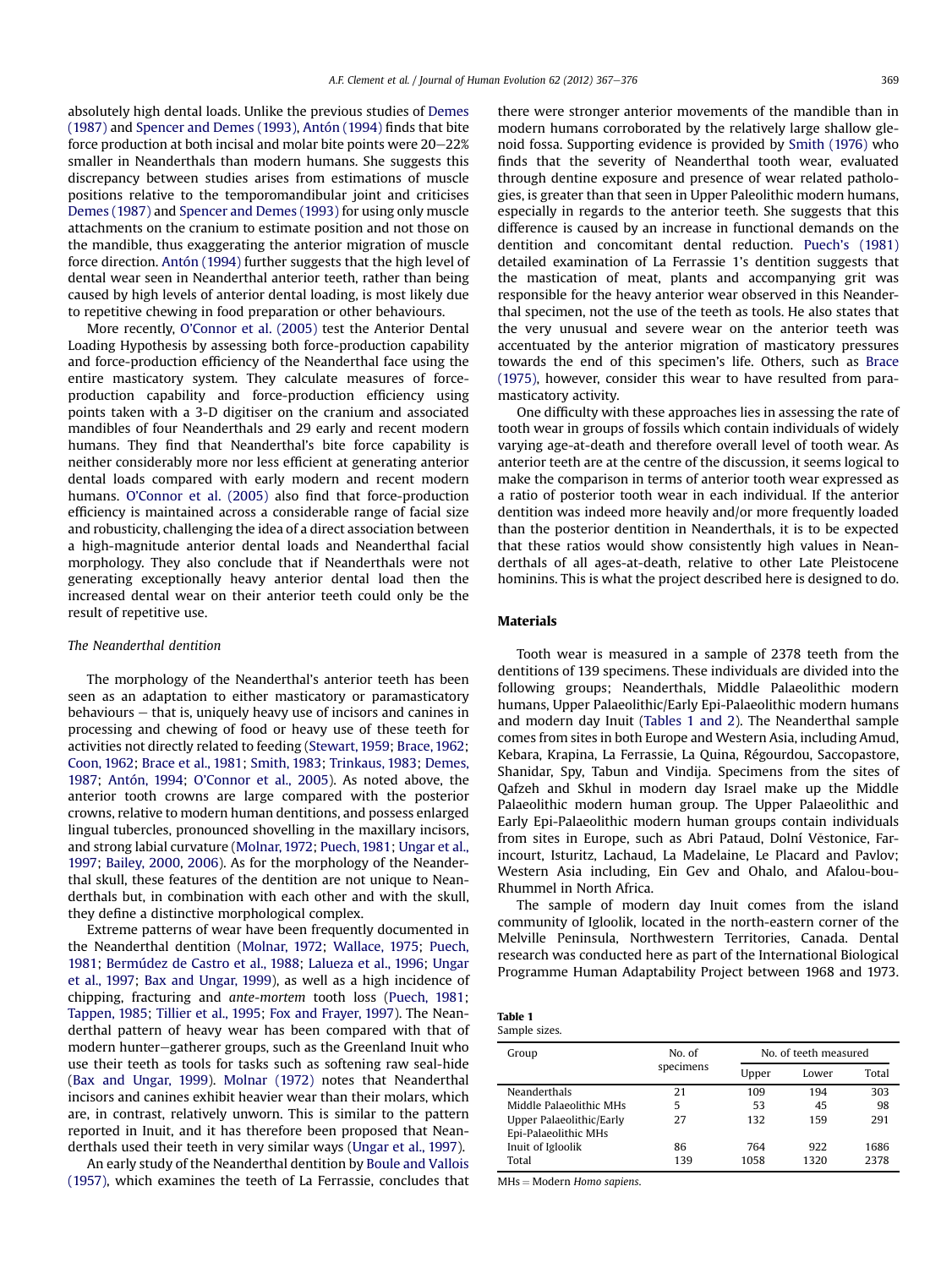## <span id="page-3-0"></span>Table 2

| Group                    | Source of image       | Specimens                                                                                           |
|--------------------------|-----------------------|-----------------------------------------------------------------------------------------------------|
| <b>Neanderthals</b>      | Original specimens    | Amud 1, La Ferrassie 1                                                                              |
|                          |                       | Kebara 2, Krapina 54, 55, 57, 58 & 59, Spy 1 & 2, Tabun II and CI Vindija 206 & 231                 |
|                          | Casts                 | Quina 5, Régourdou 1 and Saccopastore 2                                                             |
|                          | Published photographs | La Ferrassie 2 and Shanidar 1, 2 & 5                                                                |
| Middle Palaeolithic MHs  | Original specimens    | Skhul V and Qafzeh 5, 7, 9 & 11.                                                                    |
| Upper Palaeolithic/Early | Original specimens    | Abri Pataud 1, Afalou-bou-Rhummel 1, 3, 10, 13 & 28, Dolní Věstonice 13, 14 15 & 16, Ein Gev 1,     |
| Epi-Palaeolithic MHs     |                       | Farincourt, Isturitz series 7B & 71, Lachaud 3 & 5, La Madeleine 1, Le Placard 26, 28, 32, 42 & 43, |
|                          |                       | Ohalo II-H1 & II-H2 and Pavlov $1.2$ & $3.$                                                         |
| Inuit of Igloolik        | Casts                 | All                                                                                                 |

 $MHz = Modern$  Homo sapiens.

The stone dental casts used in this study were made from alginate impressions collected from the local population between 1969 and 1971 ([Mayhall, 1972](#page-9-0)). The relative isolation of this population at the start of the Adaptability Project meant that most individuals were still practicing a traditional lifestyle, which is reflected in their heavy tooth wear. The Inuit of Igloolik had access to a wide variety of abundant wildlife, including walrus, ringed seals, bearded seals, narwhal, caribou, artic wolf, hare, fox, and char and lake trout ([Crowe, 1969\)](#page-8-0). Sea mammal hunting was the major form of subsistence and caribou hunting was secondary to this. The uses of the teeth, for purposes other than mastication, were determined through extensive informal interviews, and both males and females were noted as using their teeth in activities such as softening rawhide for clothes [\(Mayhall, 1972\)](#page-9-0). The dental morphology of the Igloolik sample fell within the normal range of Inuit populations with a high prevalence of incisor shovelling [\(Mayhall, 1976](#page-9-0)).

#### Methods

This study measures the area of exposed occlusal dentine using digital photographs of original specimens and casts or scans of published images. Our method maximises the number of dentitions that could be included by allowing the use of low-resolution casts, photographs and published images. The method also has the added advantage of providing a continuous measurement, which records fine variations in dentine exposure.

For directly examined specimens (casts and actual teeth), digital photographs are taken of the occlusal surface of the mandibular and maxillary teeth, using a Casio z40 camera and tripod. The teeth are positioned in the centre of the photograph with the lens of the camera perpendicular to their occlusal surfaces. In the case of published photographs, these are scanned at 300 dpi using a conventional flatbed scanner. Tooth wear is measured from the photograph or scanned image using image analysis software (Sigma Scan Pro). The margin of the occlusal surface of each tooth is outlined using a graphics tablet. The program determines the area by counting the number of pixels enclosed within this perimeter. The darker area of dentine, often stained brown in fossil and archaeological specimens, is then measured using the same method. If isolated patches of dentine are present on the occlusal surface of a tooth, they are measured individually and added together to calculate the total area. The summed area of dentine is then divided by the area of the occlusal surface to create a dentine proportion. Pixels are used instead of calibrated measurements to calculate the area of the occlusal surface and dentine, so it is not necessary to include a scale in each picture. Calibrated measurements are not needed because the method uses the ratio of areas. This also minimises the effect of variations in tilt of the occlusal surface relative to the camera. Occlusal surfaces that are damaged from heavy chipping, cracking or dental disease are excluded from the analysis.

Many specimens lack a complete dentition, so it is sometimes necessary to substitute an antimere for a missing tooth. The possible effect of wear asymmetry was tested on a sample of 30 specimens from this study using a Mann-Whitney  $U$  test, and no significant differences between the dentine proportions of any teeth from the left and right sides of the maxilla and mandible were found  $(P > 0.05)$  [\(Clement, 2008](#page-8-0) see SOM). Dentine proportions for the left and right teeth of the maxilla or mandible are, therefore, combined. When only one side is preserved, this dentine proportion is used and when both antimeres are present the average of the two scores is taken.

In addition, the repeatability of this method was tested by calculating the inter- and intra-observer measurement error for ten relatively complete specimens from a medieval sample; the effect of the angle of the camera in relation to the occlusal surface of teeth, and the measurement variation between digital photographs of the original, casts and scans of published images from the same specimens. These errors were addressed and found not to exceed 2%, and a full presentation of the analysis and data can be found in the SOM that accompany the paper.

#### Tooth wear and the eruption sequence

The dental eruption sequence is an important consideration when interpreting tooth wear patterns because it dictates the amount of time each tooth is exposed to wear. The first molar, for example, is normally the first permanent tooth to erupt, between six and eight years of age, whereas the third molar erupts significantly later in an individual's life, during the late teens and early twenties ([Schour and Massler, 1941;](#page-9-0) [Gustafson and Koch, 1974](#page-9-0); [Hillson, 1996\)](#page-9-0). Thus, the first molar is exposed to considerably more wear ( $10-16$  years) than the third molar. If we assume a constant rate of wear for all teeth then at any age it follows that earlier erupting teeth will exhibit the most advanced wear. If the rate of tooth wear is not constant for all teeth, then the degree of wear will not reflect the expected eruption sequence. This is the fundamental principle of the interpretations of wear patterns in this study.

Mean eruption times, such as those provided by [Garn et al.](#page-8-0) [\(1972\),](#page-8-0) can be used to suggest the expected wear pattern for an individual.<sup>1</sup> [Figure 1](#page-4-0) illustrates the differences in years between the eruption of the first molar and the other teeth within the maxilla and mandible. The first molar is normally the first permanent tooth to erupt in both the maxilla and mandible, and all other teeth fall below this dashed line, which represents the first molar. This expected wear pattern graph can be used to suggest the relative exposure to wear of different teeth. Due to its early eruption, the first molar is expected to be the most heavily worn tooth, closely

<sup>&</sup>lt;sup>1</sup> Despite some individuals departing from the standard sequence ([Smith and](#page-9-0) [Garn, 1987\)](#page-9-0), most modern humans follow a basic pattern for the eruption of teeth into the mouth ([Hillson, 1996](#page-9-0)). It is also important to note that Neanderthals generally possessed the same eruption sequence as modern humans, so direct comparisons are possible, even though much less is known about the eruption timings of their teeth ([Dean et al., 2001;](#page-8-0) [Smith et al. 2007\)](#page-9-0).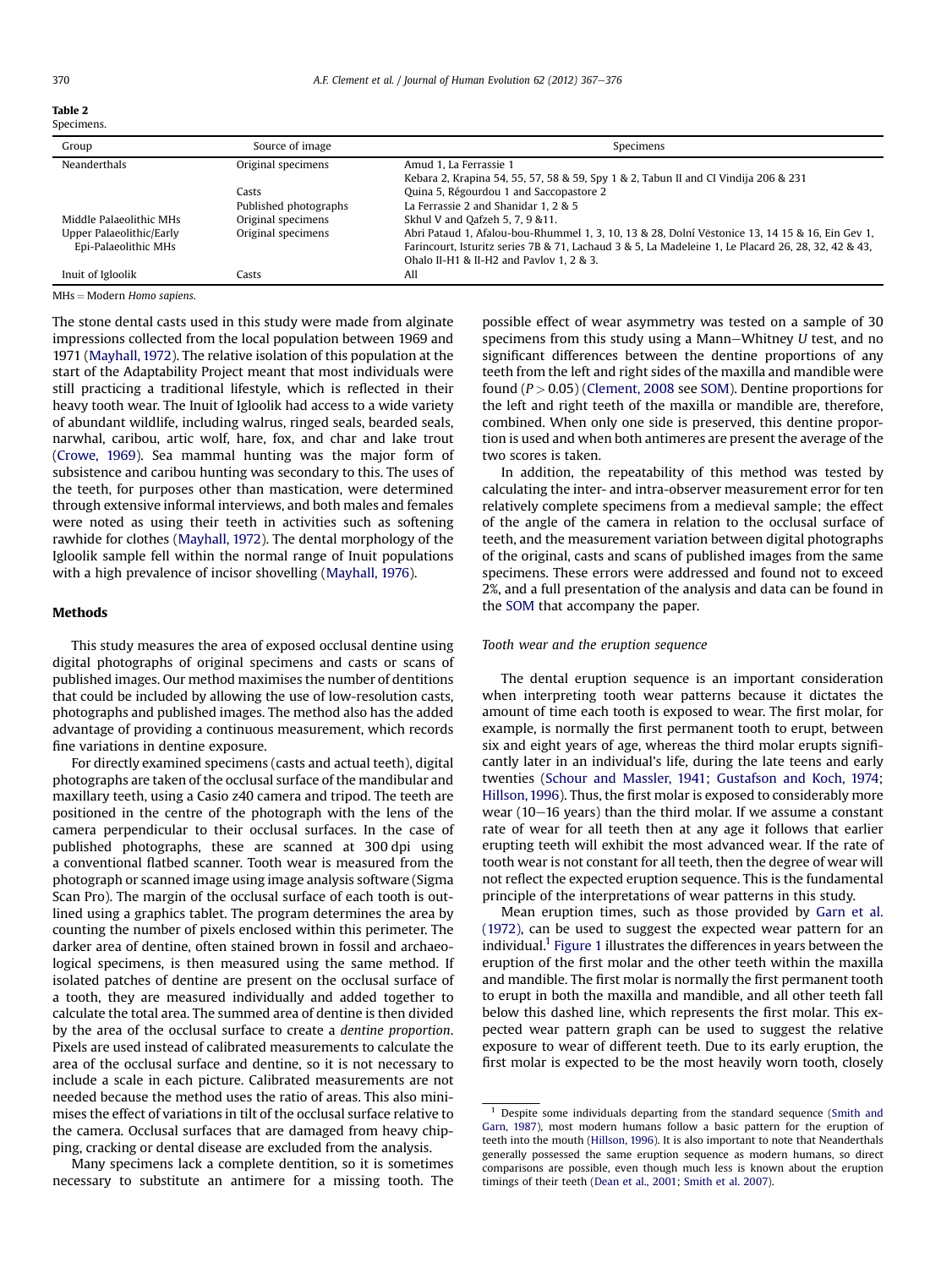<span id="page-4-0"></span>

Figure 1. Mean eruption timings for all of the teeth within the maxilla and mandible. relative to the first molar. The vertical axis represents the average eruption timings and the horizontal axis represents the tooth type. The first molar is not shown as it is being used as the reference tooth, but is represented by a horizontal dashed line passing through 0 on the vertical axis. As the pattern of wear through the dentition strongly reflects relative eruption timing, this represents the expected pattern of wear. Mean eruption times from [Garn et al. \(1972\).](#page-8-0)

followed by the first and second incisors. The canine, premolars and second molars, all demonstrate slightly later eruption times and would therefore be expected to be less worn. Finally, the third molar erupts much later than the others and is expected to show the least wear.

A complicating factor is that the pattern will tend to become obscured with age; that is, older individuals will have more wear (e.g. [Lovejoy, 1985](#page-9-0), [Buikstra et al., 1994](#page-8-0)). To remove age as a factor, we present the wear measure of each tooth as a ratio of the wear measure for one particular reference tooth in the dentition. The first molar is selected as it is usually the first tooth to erupt, but any tooth can be used. The dentine proportions of each tooth are therefore divided by the dentine proportion of the first molar from the same jaw. In this study, the resulting figure for each tooth in each individual is known as the wear ratio. Those teeth with a similar wear state to the first molar should therefore have a wear ratio near 1. Those with more wear should have a wear ratio greater than 1, and those with less wear should have a wear ratio of less than 1. This method has been tested in two archaeological collections of medieval monks from London, whose wear patterns closely follow that illustrated in the expected wear pattern, as determined from the eruption sequence ([Clement, 2007\)](#page-8-0).

## Results

## Neanderthals

For Neanderthal maxillary anterior teeth, the wear ratios (relative to the first molar) are high (Figure 2). In fact, in no individual is a maxillary incisor or canine less worn than the first molar from the same jaw. The median ratios of both incisors and the canines cluster around 1.6 and their inter-quartile ranges overlap one another extensively. This is not what would be expected if the wear merely reflects the eruption sequence, where the first molars and first incisors should show a similar level of wear, the second incisor slightly less, and the canines even less. The anterior teeth also differ from the maxillary posterior teeth in their greater variation of wear



Figure 2. Maxillary Dentition  $-$  Neanderthal wear ratios (percent of occlusal surface area occupied by dentine), relative to the first molar. For a list of specimens included, see [Table 2.](#page-3-0) This box plot (and the following ones) represents each individual tooth, starting with the back of the mouth (third molars) following through to the front (first incisors) e the first molar is not included as it is the reference tooth for these ratios. The top and bottom of each box represent the upper and lower quartile values, and so the height of the box represents the inter-quartile range. The bar inside each box represents the median, and the 'whiskers' represent the overall range of values. Outliers are represented by 'O' and '\*' symbols: 'O' indicates values which are separated from the upper or lower quartile by more than 1.5 times the inter-quartile range; '\*' indicates values separated by more than three times the inter-quartile range. The outlier labelled "1" represents La Ferrassie 1.

ratio values. Their inter-quartile ranges are three or even four times those of the posterior teeth. The differences in wear ratios between the maxillary anterior and posterior teeth are all statistically significant (Mann–Whitney  $U, P < 0.05$ ).

The maxillary third premolar is at the crossover point of the graph, showing a median wear ratio between that of the anterior and posterior teeth. Its median wear ratio is about 1, whereas the other maxillary posterior teeth all have median wear ratios of less than 1. Although the third premolar's inter-quartile range overlaps 1, the majority of the range is less than 1 and its wear ratios are not statistically significantly different from any of the other posterior teeth (Mann-Whitney U,  $P > 0.05$ ). This tooth clearly belongs with the other posterior teeth in terms of its wear state. Together, the maxillary premolars have slightly higher median wear ratios and inter-quartile ranges than do the second and third molars. In terms of eruption sequence, the maxillary premolars would be expected to be similar to the second molars. The third molars have a median wear ratio slightly higher than the second molars and this is again in contrast to the eruption sequence, which would predict the opposite pattern.

The mandibular anterior teeth show strikingly higher median wear ratios (relative to the mandibular first molar), and much larger inter-quartile ranges, than the maxillary anterior teeth and for this reason they are plotted on a different scale to the maxillary teeth [\(Figure 3\)](#page-5-0). The mandibular incisor median values are three times those of the first molar, and in some individuals incisor wear is more than six times that of the first molars from the same jaw. Even the canine median value is twice that of the first molar, but has a much smaller inter-quartile range than those of the incisors. All of the mandibular anterior teeth show statistically significant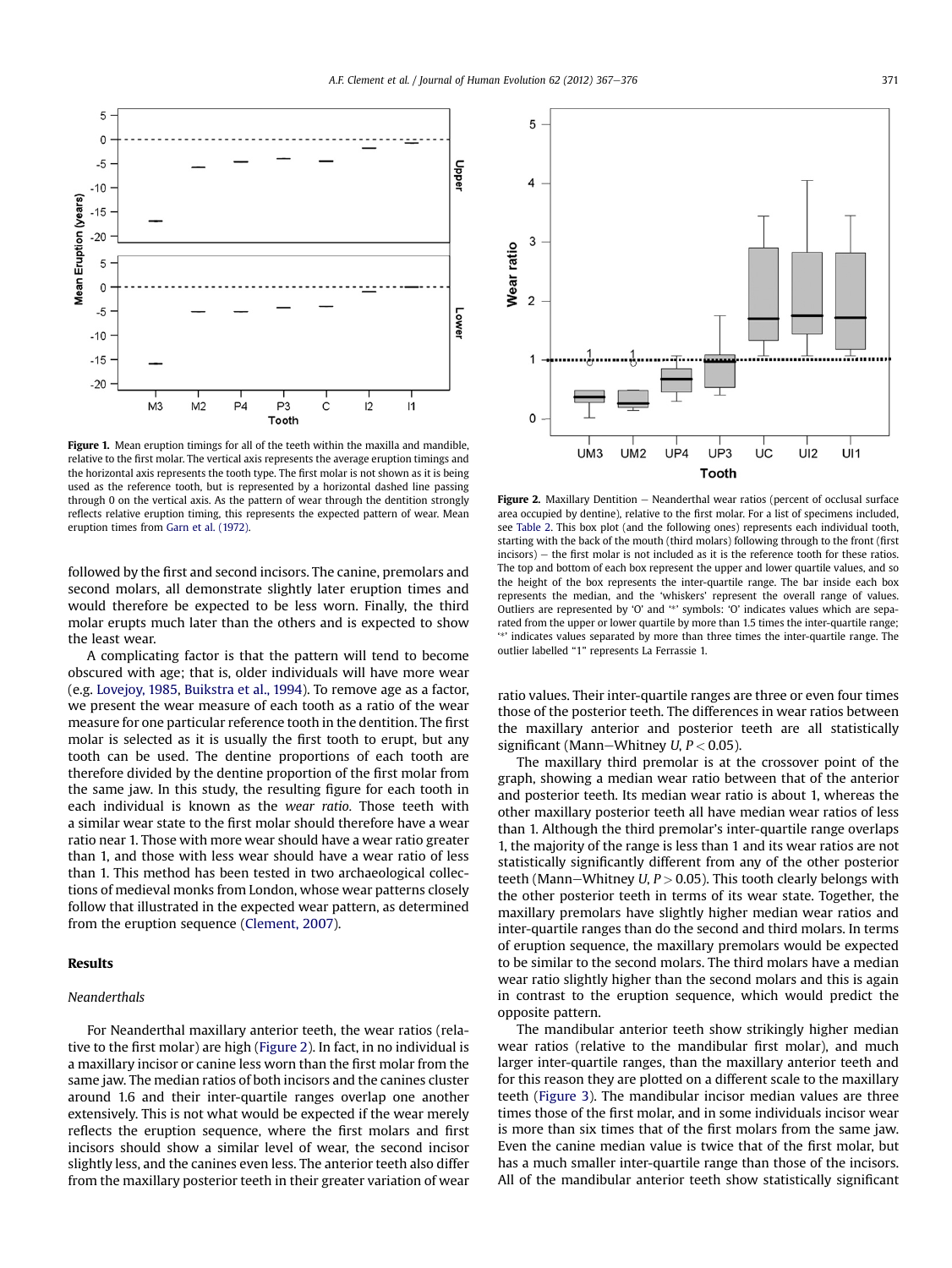<span id="page-5-0"></span>

Figure 3. Mandibular Dentition  $-$  Neanderthal wear ratios, relative to the first molar (the vertical scale has been changed relative to [Figure 2](#page-4-0) to include the much greater variability). For a list of specimens included, see [Table 2](#page-3-0). For explanation of plot symbols, see [Figure 2.](#page-4-0) Outliers labelled "9" and "6" represent Krapina 58 and Krapina 59, respectively.

differences in their wear ratios compared to each of the posterior teeth (Mann-Whitney U,  $P < 0.01$ ).

The mandibular premolars and second and third molars show less wear than the first molars in almost all individuals, with just a few individuals exceeding the first molar wear ratio. Of these teeth, the third premolars have a slightly higher wear ratio than do the fourth premolars, which would be expected from the eruption sequence. The second molar overlaps in its inter-quartile range with both premolars, and the third molar has a mandibular wear ratio lower than any of the other posterior teeth, again as expected from the eruption sequence.

## Upper Palaeolithic/Early Epi-palaeolithic modern humans, Neanderthals and Middle Palaeolithic modern humans compared

In the maxillary dentition the Neanderthals contrast strongly with the Upper Palaeolithic/Early Epi-Palaeolithic modern humans, whilst the Middle Palaeolithic modern humans fit somewhere in between (Figure 4). Most noticeable are the high and extremely variable wear ratios in the Upper Palaeolithic and Early Epi-Palaeolithic modern human maxillary first incisors, but these are not statistically significantly different from the wear ratios of the Neanderthals first incisors (Mann–Whitney U,  $P > 0.05$ ). By contrast, the wear ratios of the second incisors and canines are much less variable and their median values are not far from 1. The Middle Palaeolithic modern humans also show a higher median wear ratio for their maxillary first incisors than the Neanderthals, together with a larger inter-quartile range, but this is not nearly so marked as in the Upper Palaeolithic and Early Epi-Palaeolithic modern humans and also not statistically significantly different (Mann-Whitney U,  $P > 0.05$ ). The median wear ratio value for Middle Palaeolithic modern human maxillary second incisors is about the same as for the Neanderthals, although they show somewhat more variation, and their canines show considerably lower wear ratios with the inter-quartile range overlapping 1. The Neanderthal canines and incisors are clearly distinguished from the



Figure 4. Maxillary Dentition - Neanderthal, Middle Palaeolithic modern human and Upper Palaeolithic/Early Epi-Palaeolithic modern humans wear ratios plotted separately, relative to the first molar (the vertical scale has been changed relative to [Figures 2 and 3](#page-4-0) because of the even greater variability). For a list of specimens included, see [Table 2.](#page-3-0) For explanation of plot symbols, see [Figure 2](#page-4-0). Outlier labels: "1" La Ferrassie; "26" Qafzeh 5; "45" Le Placard 32; "53" Dolní Věstonice 15; and "54" Dolní Věstonice 16.

other two groups by their similar medians and inter-quartile ranges, and by the fact that for all teeth the wear ratios are above 1. However, only the wear ratios of the Upper Palaeolithic/ Early Epi-Palaeolithic modern human's maxillary canines show a statistically significant difference from those of the Neanderthals (Mann-Whitney  $U, P < 0.05$ ).

The posterior teeth show more similar patterns of wear that quite closely resemble the eruption sequence in all groups. No statistically significant differences are found in these wear ratios between the three groups (Mann-Whitney  $U, P > 0.05$ ). The premolars show higher wear ratios for both the Neanderthals and Middle Palaeolithic modern humans, with a median wear ratio of about 1 for their third premolars, which represent the crossover point of the graph. In the Upper Palaeolithic/Epi-Palaeolithic modern humans, the crossover point lies between the third premolar and canine. The third molars have somewhat higher wear ratios than expected from the eruption sequence in both the Neanderthal and Middle Palaeolithic modern humans groups.

In the mandibular dentition, the Upper Palaeolithic/Early Epi-Palaeolithic modern humans again stand out, but in a rather different way to the maxillary dentition [\(Figure 5](#page-6-0)). In the Neanderthal and Middle Palaeolithic groups, all anterior teeth have median wear ratios above 1, whereas the Upper Palaeolithic/Early Epi-palaeolithic modern humans have lower median values, with mandibular second incisors and canines near 1. The inter-quartile ranges for Upper Palaeolithic/Early Epi-Palaeolithic modern humans are also smaller and all overlap 1. In the Middle Palaeolithic mandibular anterior teeth, there is a strong gradient, with the lowest median and smallest inter-quartile range in the canines, followed by second incisors and then first incisors which show considerably higher median wear scores and inter-quartile ranges than the Neanderthals. In the Neanderthals, the mandibular incisors are similar in both median and inter-quartile range, whereas the canines have lower median and inter-quartile range values. Only the Neanderthal's mandibular canines show statistically significant differences in their wear ratios to Upper Palaeolithic/ Early Epi-Palaeolithic modern human's (Mann-Whitney U,  $P < 0.05$ ).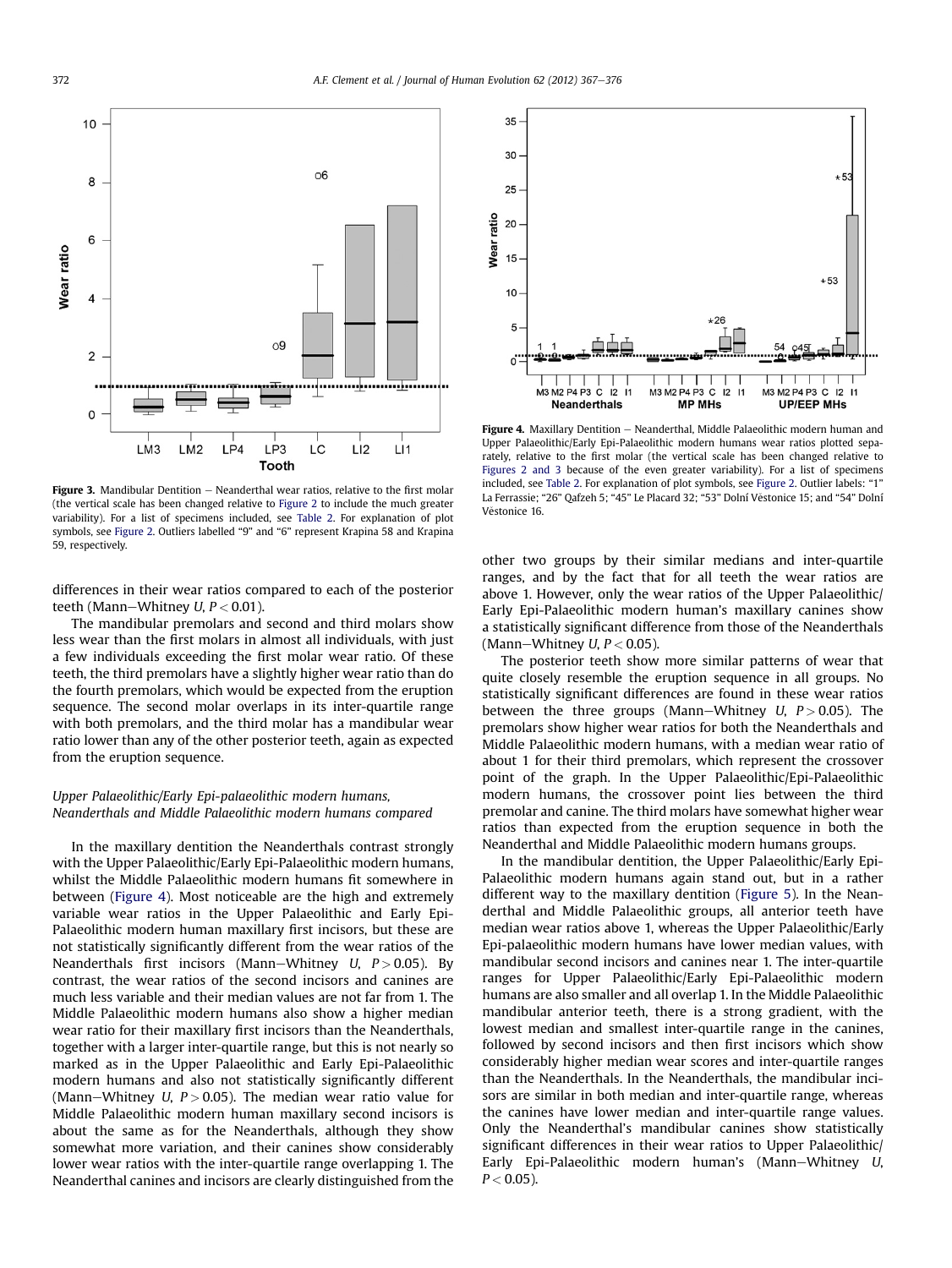<span id="page-6-0"></span>

**Figure 5.** Mandibular Dentition  $-$  Neanderthal, Middle Palaeolithic modern human and Upper Palaeolithic/Early Epi-Palaeolithic modern humans wear ratios plotted separately, relative to the first molar (the vertical scale has been changed relative to [Figure 4](#page-5-0) because of the even greater variability). For a list of specimens included, see [Table 2.](#page-3-0) For explanation of plot symbols, see [Figure 2.](#page-4-0) Outlier labels: "4" Krapina 55; "6" Krapina 59; "7" Krapina 54; "9" Krapina 58; and Dolní Věstonice 14.

The mandibular posterior teeth more closely resemble the expected wear pattern from the eruption sequence in all groups, with wear ratios falling below 1 and a strong downward gradient from mandibular third premolars, to fourth premolars, to second molars and third molars. No statistically significant differences are found between the wear ratios of the posterior teeth between the three groups (Mann-Whitney  $U, P > 0.05$ ).

## Inuit and Neanderthals compared

In the maxillary dentition, there is a strong contrast between the wear patterns (relative to the first molar) of the Neanderthals and Inuit of Igloolik (Figure 6). The Inuit maxillary anterior teeth show much higher median wear ratios and much larger inter-quartile



**Figure 6.** Maxillary Dentition  $-$  Neanderthal and Inuit wear ratios plotted separately, relative to the first molar (the vertical scale is the same as for Figure 7). For a list of specimens included, see [Table 2.](#page-3-0) For explanation of plot symbols, see [Figure 2.](#page-4-0) Outlier labelled "1" represents La Ferrassie 1. Inuit outliers not separately labelled because they all come from the same community.



**Figure 7.** Mandibular Dentition  $-$  Neanderthal and Inuit wear ratios plotted separately, relative to the first molar (the vertical scale is the same as for Figure 6). For a list of specimens included, see [Table 2.](#page-3-0) For explanation of plot symbols, see [Figure 2](#page-4-0). Outlier labels: "4" Krapina 55; "6" Krapina 59; and "7" Krapina 54. Inuit outliers not separately labelled because they all come from the same community.

ranges than those of the Neanderthals (or indeed any of the Late Pleistocene hominins, apart from the Upper Palaeolithic/Early Epi-Palaeolithic maxillary first incisors). This is particularly apparent in the incisors, which show statistically significant differences in their ratios compared with the Neanderthals (Mann-Whitney U,  $P < 0.01$ ). In the Neanderthals, the median wear ratios for the anterior teeth all cluster around 1.6 with similar inter-quartile ranges. In the Inuit, the incisor median wear ratios are three to four times those of the Neanderthals. There is a strong gradient in both medians and inter-quartile ranges going from canines to second incisors to first incisors. This is entirely lacking in the Neanderthals. Contrastingly, the posterior teeth from both groups all possess median wear ratios of less than 1. While the interquartile ranges are slightly larger for the Inuit posterior teeth, the median ratios for the premolars and third molars are slightly higher for the Neanderthals. No statistically significant differences are found between the Neanderthal and Inuit wear ratios for their posterior teeth (Mann-Whitney U,  $P > 0.05$ ).

In the mandibular dentition, there is still a contrast between Neanderthal and Inuit anterior tooth wear patterns but it is less marked, due to the somewhat higher medians and inter-quartile ranges in the Neanderthals' mandibular incisors. For the mandibular anterior teeth statistically significant differences are only found in the first incisor and canine between the Neanderthals and Inuit (Mann-Whitney  $U, P < 0.01$ ). Again, there is a strong gradient in both medians and inter-quartile ranges for the Inuit group, going from mandibular third premolars, to canines, second incisors and first incisors, which is lacking in the Neanderthals. All of the mandibular posterior teeth from both groups possess wear ratio medians of less than 1 and small inter-quartile ranges, relative to the mandibular anterior teeth, apart from the third premolar in the Inuit group, which rises above 1. The mandibular third premolar shows a statistically significant difference in its wear ratios between the Neanderthals and Inuit (Mann-Whitney  $U, P < 0.01$ ).

We also compared the overall tooth wear present in the maxillary and mandibular first molars in all four groups. Each group showed a large range of wear values for their maxillary and mandibular first molars, with the Inuit from Igloolik exhibiting slightly lower mean dentine proportions for both their maxillary and mandibular first molars. The Upper Palaeolithic/Early Epi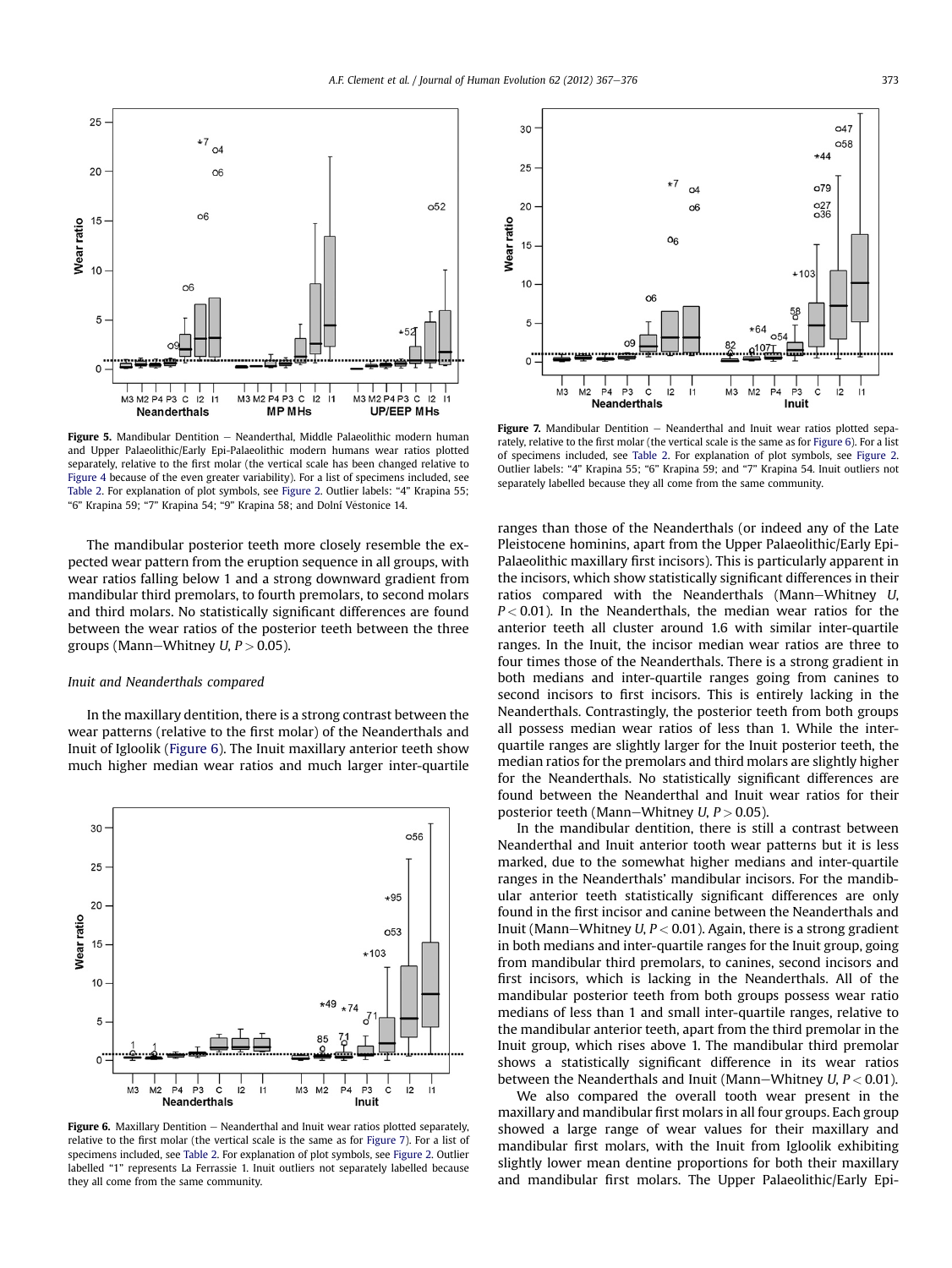Palaeolithic group possessed the highest mean dentine proportion for their maxillary and mandibular first molars. By comparing the wear ratios between and within the different groups rather than the dentine proportions the relative degree of anterior wear can be assessed independently of the overall level of wear for any individual dentition.

#### Discussion

The Anterior Dental Loading Hypothesis states that the high magnitude of forces, resulting from masticatory and cultural use of the anterior teeth, was an important factor in the evolution of the Neanderthals' unique facial anatomy [\(Smith, 1983](#page-9-0); [Rak, 1986](#page-9-0); [Demes, 1987](#page-8-0); [Brace, 1995\)](#page-8-0). One of the main sources of evidence for this high magnitude of forces is the heavy tooth wear that has frequently been observed on Neanderthal anterior teeth. The amount of wear present on these anterior teeth was therefore predicted to exceed that present on the first molars and indeed on all of the other posterior teeth. In addition, it was suggested that if the Anterior Dental Loading Hypothesis was correct then other groups of hominins with different facial morphologies from the Neanderthals would exhibit lower levels of anterior tooth wear.

Almost all of the Neanderthal specimens included in this study possess heavier anterior tooth wear than recent archaeological populations eating an agriculturally-based diet ([Clement, 2007,](#page-8-0) [2008](#page-8-0)). In general, the mandibular anterior teeth display higher wear ratios than the maxillary anterior teeth, and the maxillary third premolars higher wear ratio values than the other posterior teeth. If the pattern of wear reflects the magnitude of forces applied by the dentition, then it seems reasonable to suggest that the heaviest forces were applied by Neanderthals in the anterior part of their dentition, including incisors, canines and third premolars. The wear ratios are greater in the mandibular anterior dentition, the part that would have been moving in life [\(Hylander 1977\)](#page-9-0).

In contrast to the pattern of wear predicted from the eruption sequence of the teeth [\(Figure 1](#page-4-0)), these results confirm that Neanderthals were exerting strong forces on their anterior teeth. Discussion of the Anterior Dental Loading Hypothesis further predicts that only Neanderthals would show this pattern of heavy anterior wear, or at least that it would be markedly heavier than that observed in any other hominin. However, the results of this study show that the Neanderthal specimens are neither unique, nor do they have extreme anterior tooth wear, when compared with a sample of Late Pleistocene hominins and recent hunter-gatherers from Igloolik, Canada. Middle Palaeolithic modern human specimens from Qafzeh and Skhul show higher median wear ratios than the Neanderthals in the maxillary incisors and mandibular first incisors, with larger inter-quartile ranges. It would seem reasonable to suggest that these hominins were also habitually applying forces between their anterior teeth that were at least as high as those applied by Neanderthals, or were repeated as frequently.

The Anterior Dental Loading Hypothesis could be taken to predict that there should therefore be some similarities in the morphology of their teeth, jaws and face. Whilst more robust than Upper Palaeolithic modern humans, the Qafzeh and Skhul specimens lack key Neanderthal features, such as a large nasal aperture, swept back zygomatic arches and a retromolar space in the mandible, along with a prominent mental eminence and somewhat reduced brow ridges. The morphology is still distinctive, however, with large teeth in robust jaws and a heavily buttressed face that differs markedly from later modern humans. It is possible that the morphology represents an adaptation of a different kind in supporting the teeth under the application of heavy loads. This is undermined by the observation in this study that Upper Palaeolithic and Early Epi-Palaeolithic modern humans also show evidence of heavy anterior tooth wear, relative to the posterior teeth. The pattern is slightly different to that of the Middle Palaeolithic modern humans, being mainly concentrated in the first incisors, which in the maxilla show not only a high median value, but also an extremely wide range in values. In fact, some specimens possess exposed dentine proportions up to 35 times that of the first molar, a level of wear that is only equalled by the Inuit of Igloolik. Investigation of this unusual wear pattern [\(Clement, 2008](#page-8-0)) shows that the specimens from the Central European sites of Dolní Věstonice and Pavlov are responsible for the higher dentine proportions in the maxillary first incisors, relative to the first molar. This pattern of wear also suggests that these Upper Palaeolithic/ Early Epi-Palaeolithic modern humans were able to apply heavy forces with their anterior dentition without the facial morphologies that characterise either group of Middle Palaeolithic hominins.

The heavy anterior tooth wear of Inuit hunter-gatherers has been said to echo that of the Neanderthals ([Leigh, 1925](#page-9-0); [Pedersen,](#page-9-0) [1947;](#page-9-0) [Bang and Hasund, 1971;](#page-8-0) [Hylander, 1977](#page-9-0); [Rak, 1986;](#page-9-0) [Demes,](#page-8-0) [1987](#page-8-0); [Mayhall and Kanazawa, 1989;](#page-9-0) [Ungar et al., 1997](#page-9-0); [Bailey,](#page-8-0) [2002](#page-8-0)). However, until now the relationship between Inuit and Neanderthal tooth wear has not been formally measured. Although we found both the Neanderthals and Inuit from Igloolik to exhibit a pattern of heavy anterior tooth wear, Inuit anterior wear is by far the greater of the two in both the maxillary and the mandibular dentition. The biggest difference occurs in the maxillary incisors, with the Inuit possessing median wear ratios that are three to four times those of the Neanderthals. The Igloolik Inuit also possess much larger inter-quartile ranges and overall ranges in wear ratios. However, the anterior wear is more evenly spread in the Neanderthals than in the Inuit. If tooth wear reflects the magnitude of forces being placed on the dentition, then the extremely high wear ratios displayed by the Inuit of Igloolik suggests that they were subjecting their anterior teeth to much stronger or more repetitive forces than the Neanderthals. This questions the assumption that their teeth were used to perform similar tasks.

The results of this study therefore suggest that the heavy wear frequently observed in Neanderthal specimens falls within the range of both Late Pleistocene hunter-gatherers and recent Inuit from Igloolik and can no longer be used as supporting evidence for the Anterior Dental Loading Hypothesis.

Tooth wear is, however, a complex process affected by a multitude of different factors, including biological, physical and cultural ([Barrett and Brown, 1975](#page-8-0); [Kaifu et al., 2003\)](#page-9-0). It could be argued that the dental morphology and size of the Neanderthal anterior teeth enabled them to better resist the process of wear than Late Pleistocene and more recent hunter-gatherers from Igloolik. While this possibility cannot currently be discounted, the Inuit, who possess similar dental morphologies in their anterior teeth to the Neanderthals such as incisor shovelling, show even higher tooth wear ratios for their anterior teeth compared to their posterior teeth. This suggests that the dental morphology of these teeth was insufficient in resisting the heavy forces being placed upon them.

Although Neanderthals possessed a similar eruption sequence to modern humans, much less is known about the eruption timings of the teeth [\(Dean et al., 2001;](#page-8-0) [Smith et al., 2007](#page-9-0)). Whilst differences in eruption timings between Neanderthals and modern humans might have a small impact on their expected wear pattern, it would not affect the expected order of wear between individual teeth. Differences in eruption timing could therefore not explain the lack of extreme anterior tooth wear in Neanderthals compared with other groups of Late Pleistocene and the more recent modern humans from Igloolik.

It could also be argued that high magnitudes of force may not necessarily result in increased tooth wear and that the heavy anterior tooth wear frequently observed in groups of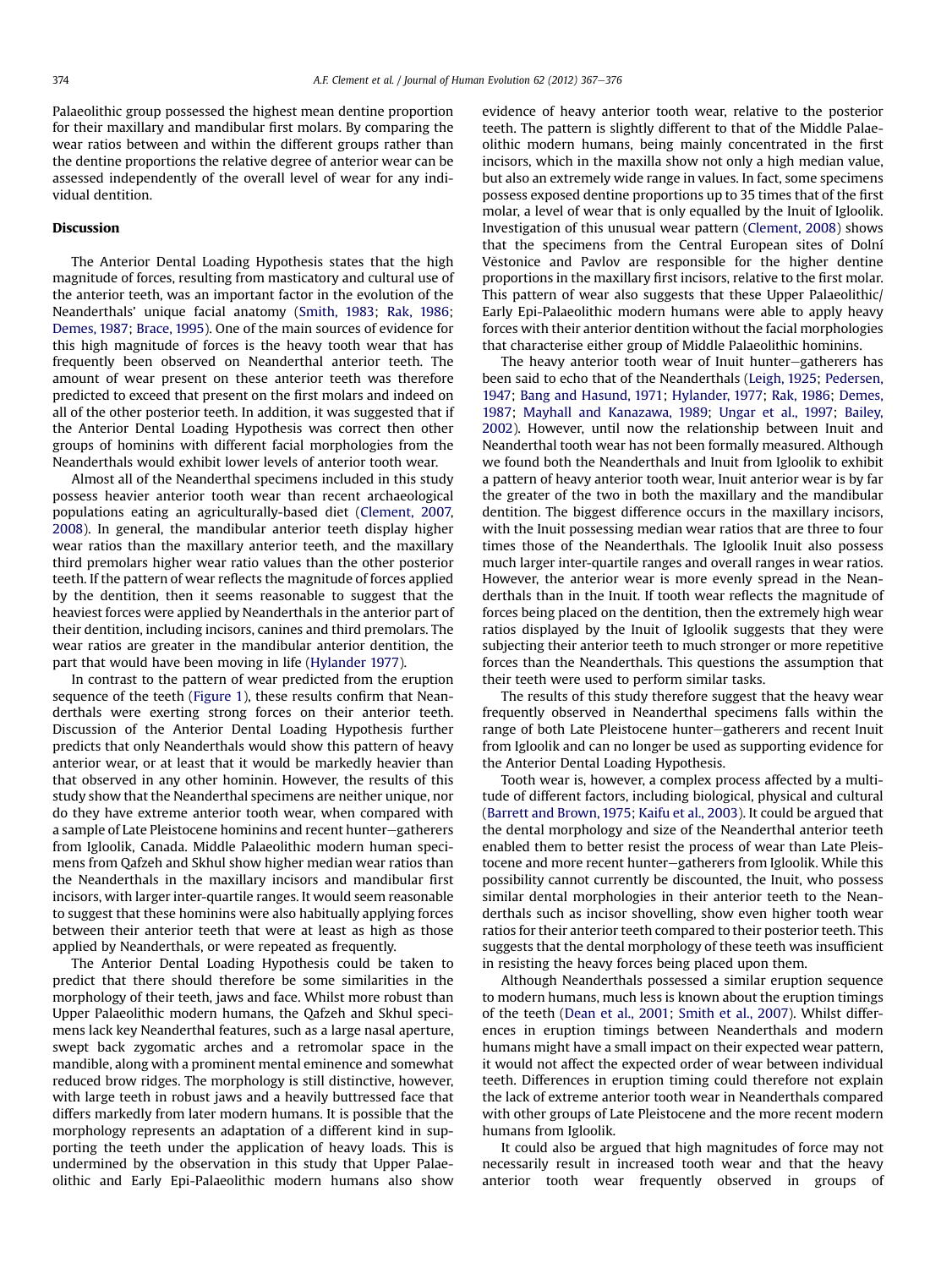<span id="page-8-0"></span>hunter-gatherers (e.g. [Leigh, 1925;](#page-9-0) [Pedersen, 1947](#page-9-0); [Smith, 1976;](#page-9-0) [Hinton, 1981;](#page-9-0) [Puech, 1981](#page-9-0); [Richards, 1985;](#page-9-0) [Mayhall and Kanazawa,](#page-9-0) [1989;](#page-9-0) Clement, 2008) was rather the result of their repetitive use. Whilst repetitive use of the anterior teeth would have undoubtedly contributed to the tooth wear observed in these teeth, the relationship between heavy tooth wear and the magnitude of forces has previously been documented ([Hylander, 1977](#page-9-0); [Hinton, 1981;](#page-9-0) [Richards, 1985;](#page-9-0) [Kiliaridis et al., 1995\)](#page-9-0). The work of [Hylander \(1977\)](#page-9-0) has shown that the Inuit of Canada, Alaska and Greenland placed a high magnitude of forces on their anterior teeth, more than any other group of modern humans. The wear pattern observed in this study for the Inuit of Igloolik strongly shows that the anterior teeth, which are subjected to the highest magnitude of forces, are also the most heavily worn teeth within their dentition.

The results of this study also support the work by Antón (1994) and O'[Connor et al. \(2005\)](#page-9-0) by suggesting that Neanderthals were not generating considerably heavier anterior dental loads than early modern or recent modern humans. These studies further suggest that the increased dental wear on their anterior teeth could only be the result of repetitive use. The results of this study, however, do not demonstrate that Neanderthals actually possess an increased amount of wear on their anterior teeth, relative to their posterior teeth, compared to other a sample of both Late Pleistocene hominins and recent hunter-gatherers from Igloolik.

#### Conclusions

The new method used in this study to measure and assess the pattern of tooth wear, combined with availability of a large collection of digital images and published illustrations, make it possible to produce a large database of measurements for Neanderthals, Middle Palaeolithic modern humans, Upper Palaeolithic and Early Epi-Palaeolithic modern humans. Contrary to previous assumptions, the evidence provided by this analysis of Late Pleistocene tooth wear patterns does not directly support the Anterior Dental Loading Hypothesis as an explanation of the selective pressures driving the evolution of the Neanderthals' unique craniofacial morphology. A simple prediction of this hypothesis is that Neanderthals should have a uniquely heavy concentration of wear in the anterior part of the dentition. While the degree of wear present on their anterior teeth relative to the posterior teeth is high, it is not exceptional when compared with that of Middle Palaeolithic modern humans or Upper Palaeolithic and Early Epi-Palaeolithic modern humans. Both these groups of modern humans possess very different cranio-facial morphologies to the Neanderthals. The Late Pleistocene hominins all have heavy anterior tooth wear, relative to the posterior teeth, but it is dwarfed by that of the modern Inuit hunter-gatherers from Igloolik.

The Neanderthals do however show a unique pattern of wear, with evenness in the wear across the anterior dentition that is not observed in any of the modern human groups. This evenness of wear is matched by a wider dental arcade accommodating large anterior teeth, relative to the rest of the dentition.

## Acknowledgements

The authors wish to thank Dr. Charles FitzGerald, McMaster University, for supplying the images of the majority of the Late Pleistocene hominin fossils, Professor John Mayhall from the University of Toronto for access to the dental casts from Igloolik, Canada and Dr. Robert Kruszynski for granting access to the Neanderthal fossils housed at the Natural History Museum, London, England. We are also grateful to the two anonymous reviewers as well as the associate editor and editor for their comments and suggestions, which helped improve the manuscript. This research was funded by the Arts and Humanities Research Council and the Leverhulme Trust.

#### Appendix. Supplementary material

Supplementary data related to this article can be found online at [doi:10.1016/j.jhevol.2011.11.014](http://dx.doi.org/10.1016/j.jhevol.2011.11.014).

#### References

- Antón, S.C., 1990. Neandertals and the anterior dental loading hypothesis: a biomechanical evaluation of bite force production. Kroeber Anthropol. Soc. Paper. 71-72, 67-76.
- Antón, S.C., 1994. Biomechanical and other perspectives on the Neandertal face. In: Corruccini, R.S., Ciochon, R.L. (Eds.), Integrative Paths to the Past. Prentice Hall, Englewood Cliffs, pp. 677-695.
- Bailey, S.E., 2000. Dental morphological affinities among late Pleistocene and recent humans. Dent. Anthropol. 14, 1-8.
- Bailey, S.E., 2002. A closer look at Neanderthal postcanine dental morphology: the mandibular dentition. Anat. Rec. 269,  $148-156$ .
- Bailey, S.E., 2006. Beyond shovel-shaped incisors: Neandertal dental morphology in a comparative context. Period. Biol. 108, 253-267.
- Bang, G., Hasund, A., 1971. Morphological characteristics of the Alaskan Eskimo Dentition. Am. J. Phys. Anthropol. 35, 43-48.
- Barrett, J.A., Brown, T., 1975. Comments in Wallace, J.A., Did La Ferrassie I use his teeth as a tool? Curr. Anthropol. 16, 393-441.
- Bax, J.S., Ungar, P.S., 1999. Incisor labial surface wear striations in modern humans and their implications for handedness in the Middle and Late Pleistocene Hominids. Int. J. Osteoarchaeol. 9, 189-198.
- Bermúdez de Castro, J.M., Bromage, T.G., Jalvo, Y.F., 1988. Buccal striations of fossil human anterior teeth: evidence of handedness in the Middle and Early Upper Pleistocene. J. Hum. Evol. 17, 403-412.
- Boule, M., Vallois, H.V., 1957. Fossil Men. Dryden Press, New York.
- Brace, C.L., 1962. Cultural factors in the evolution of the human dentition. In: Montague, M.F.A. (Ed.), Culture and the Evolution of Man. Oxford University Press, Oxford, pp. 343-354.
- Brace, C.L., 1964. The fate of the "classic" Neanderthals: a consideration of hominid catastrophism. Curr. Anthropol. 5, 3-43.
- Brace, C.L., 1975. Comments in, Wallace, J.A., Did La Ferrassie I use his teeth as tools? Curr. Anthropol. 16, 393-410.
- Brace, C.L., 1995. Biocultural interaction and the mechanism of mosaic evolution in the emergence of 'modern' morphology. Am. Anthropol. 97, 711-721
- Brace, C.L., Ryan, A.S., Smith, B.H., 1981. Comments on: 'Tooth Wear in La Ferrassie man'. Curr. Anthropol. 22, 426-430.
- Brothwell, D., 1975. Adaptive growth rate changes as a possible explanation for the distinctiveness of the Neanderthalers. J. Archaeol. Sci. 2, 161-163.
- Buikstra, J.E., Frakenberg, S., Lambert, J.B., Xue, L.A., 1994. Standards for Data Collection from Human Skeletal Remains. Arkansas Archaeological Survey, Fayetteville.
- Carey, J.W., Steegman Jr., A.T., 1981. Human nasal protrusion, latitude and climate. Am. I. Phys. Anthropol. 56, 513-519.
- Clement, A.F., 2000. Gibraltar I: a detailed study. M.Sc. Dissertation, University College London.
- Clement, A.F., 2007. A new method for recording tooth wear. In: Zakrzewski, S.R., White, W. (Eds.), Proceedings of the Seventh Annual Conference of the British Association for Biological Anthropology and Osteoarchaeology. BAR International Series 1712. Archeopress, Oxford, pp. 72-81.
- Clement, A.F., 2008. Tooth wear patterns in Neanderthal and early modern humans. Ph.D. Dissertation, University College London.
- Coon, C.S., 1962. The Origin of Races. Knopf, New York.
- Couture, C., 1993. Changements de position du massif facial et de l'articulation temporomandibulaire dans la lignée Néandertalienne. Organisation crâniomaxillo-faciale des néandertaliennes. C. R. Acad. Sci. II. 316, 1627-1633.
- Crowe, K.J., 1969. A Cultural Geography of the Northern Foxe Basin. N.W.T. Northern Science Research Group, Department of Indian Affairs and Northern Development, Ottawa.
- Crummett, T., 1995. The three dimensions of shovel-shaping. In: Moggi-Cecchi, J. (Ed.), Aspects of Dental Biology: Palaeontology, Anthropology and Evolution. International Institute for the Study of Man, Florence, pp. 305-313.
- Dean, C., Leakey, M.G., Reid, D., Schrenk, F., Schwartz, G.T., Stringer, C., Walker, A., 2001. Growth processes in teeth distinguish modern humans from Homo erectus and earlier hominins. Nature 414, 628-631.
- Demes, B., 1987. Another look at an old face: biomechanics of the Neandertal facial skeleton reconsidered. J. Hum. Evol. 16, 297-303.
- Fox, C.L., Frayer, D.W., 1997. Non-dietary marks in the anterior dentition of the Krapina Neanderthals. Int. J. Osteoarchaeol. 7, 133-149.
- Franciscus, R.G., 2003. Internal nasal floor configuration in Homo with special reference to the evolution of Neandertal facial form. J. Hum. Evol. 44, 701-729.
- Franciscus, R.G., Trinkaus, E., 1988. The Neandertal nose. Am. J. Phys. Anthropol. 75,  $209 - 210$
- Garn, S.M., Wertheimer, F., Sandusky, S.T., McCann, M.B., 1972. Advanced tooth emergence in Negro individuals. J. Dent. Res. 51, 1506.